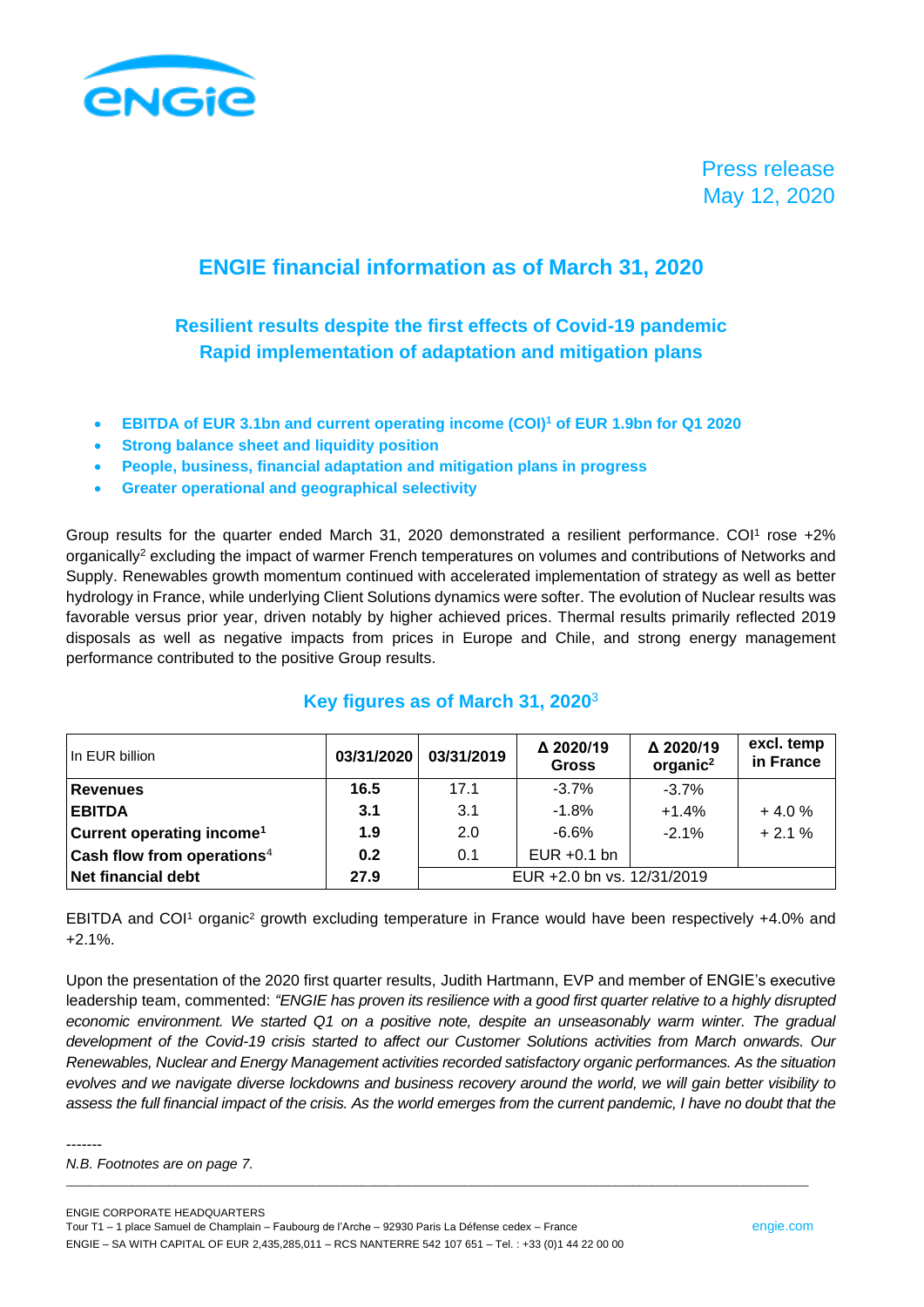

*energy transition will remain a dynamic and profitable growth industry, which ENGIE is poised to lead. Our operational and capital allocation focus will be strictly governed by growth and returns criteria by activity and geography."*

Claire Waysand, interim CEO, said "*Throughout the Covid-19 crisis to date, ENGIE ensures the safety of its employees, maintains continuity of critical operations and works to mitigate financial impacts. Looking ahead, we will continue to prioritize employee safety while restarting previously impacted activities as soon as possible, and at the same time we will further sharpen our strategic focus on key activities and geographies. The world's recovery from the Covid-19 crisis is a unique opportunity to address the energy transition and climate change challenges with renewed urgency. ENGIE is well positioned to further drive the transition towards carbon neutrality for our clients, which will create sustainable value for our stakeholders."*

# **Analysis of financial data as of March 31, 2020**

### **Revenues of EUR 16.5 billion**

**Revenues** in the first quarter were EUR 16.5 billion, down 3.7% on a gross and organic<sup>2</sup> basis.

Foreign exchange had a negative effect on reported revenues, mainly due to the depreciation of the Brazilian Real. Scope effects are slightly positive on revenues comprising various acquisitions in Client Solutions in 2019 partly offset by the disposal of ENGIE's stake in Glow in Thailand.

Revenues decreased organically<sup>2</sup> mainly driven by temperature effects affecting Supply in France and across Europe, as well as gas distribution in France. This decrease was also the result of the first Covid-19 effects, mainly in Client Solutions, particularly in France.

Client Solutions backlog is increasing further and amounts to EUR 12.3 bn at end Q1.

## **EBITDA of EUR 3.1 billion**

**EBITDA** in the first quarter was EUR 3.1 billion, down 1.8% on a reported basis and up 1.4% on an organic<sup>2</sup> basis. These gross and organic<sup>2</sup> variations are overall in line with the COI<sup>1</sup> changes, except for increased depreciation attributable to the increase of the dismantling asset resulting from the triennial review of nuclear provisions that occurred at the end of last year and to the amortization of some gas distribution assets in France.

#### **Current operating income<sup>1</sup> of EUR 1.9 billion**

**Current operating income** as of March 31, 2020 amounted to EUR 1.9 billion, down 6.6% on a reported basis and down 2.1% on an organic<sup>2</sup> basis.

Excluding the negative temperature effect in France, COI<sup>1</sup> would have been up 2.1% on an organic<sup>2</sup> basis.

The **reported COI<sup>1</sup> decrease** included an aggregate negative scope effect driven by our strategic capital allocation. Indeed, the disposal of the 69.1% stake in Glow in Thailand in March 2019, and the disposal of coal plants in Germany and in the Netherlands have reduced our exposure to coal. COI<sup>1</sup> impact of those disposals is partly offset by acquisitions predominantly in Networks (TAG in Brazil) and in Client Solutions. This decrease also included negative foreign exchange effects mainly due to the depreciation of the Brazilian Real against the euro and partly offset by the appreciation of the US Dollar against the euro.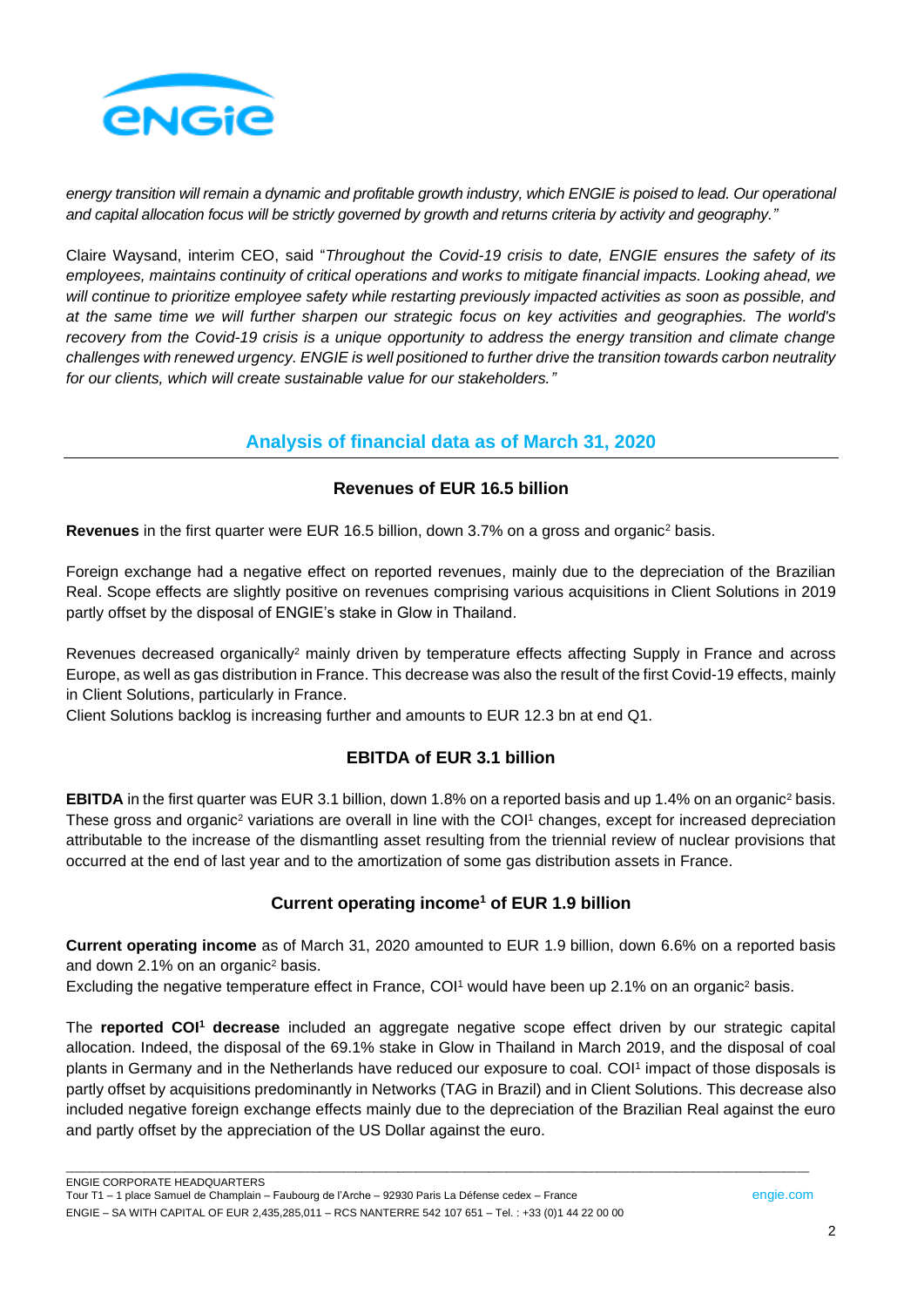

| In EUR million          | 03/31/2020 | 03/31/20193 | Δ 2020/19<br>gross | △ 2020/19<br>organic $2$ | of which<br>temperature<br>effect |
|-------------------------|------------|-------------|--------------------|--------------------------|-----------------------------------|
| <b>Client Solutions</b> | 121        | 211         | $-42.8%$           | $-45.7%$                 |                                   |
| <b>Networks</b>         | 934        | 938         | $-0.4%$            | $-5.0%$                  | $-49$                             |
| <b>Renewables</b>       | 324        | 330         | $-1.9%$            | $+17.2%$                 |                                   |
| <b>Thermal</b>          | 265        | 399         | $-33.6%$           | $-16.1%$                 |                                   |
| <b>Nuclear</b>          | (80)       | (167)       | $^{++}$            | $^{++}$                  |                                   |
| <b>Supply</b>           | 257        | 314         | $-18.4%$           | $-16.6%$                 | $-33$                             |
| <b>Others</b>           | 87         | 16          | $^{++}$            | $++$                     |                                   |
| <b>Total ENGIE</b>      | 1,907      | 2,041       | $-6.6%$            | $-2.1%$                  | -82                               |

#### **Organic**<sup>2</sup> **COI<sup>1</sup> performance varied across business lines:**

- **Client Solutions** reported a -46% organic<sup>2</sup> COI<sup>1</sup> decrease. This decrease is driven by exogenous factors such as negative prices and temperature impacts and by investments in the future and start-up costs from ENGIE Impact and EVBox initiatives. Client Solutions is the hardest hit business line as a result of the Covid-19 pandemic with a strong reduction in Projects activity (c.-75%) and in Recurring Services (c.-60%) during containments as well as a negative impact for SUEZ. Impacts were more limited on Asset-Based Client Solutions as this business model is protected by long-term contracts.
- **Networks** reported a 5% organic<sup>2</sup> COI<sup>1</sup> decrease, mainly due to warmer temperatures in France and Europe, notably in Romania, affecting gas distribution, partly offset by good results in gas transmission, driven by the French annual tariff review in April 2019. In the context of the Covid-19 crisis, lower volumes distributed in France and industrial volumes in Latin America also contributed to this decrease.
- **Renewables** reported a 17% organic<sup>2</sup> COI<sup>1</sup> increase, primarily driven by higher hydroelectric power generation in France and commissioning of wind and solar assets worldwide.
- **Thermal** showed a 16% organic<sup>2</sup> COI<sup>1</sup> decrease, mainly attributable to strong 2019 comps and lower spreads in Europe, lower prices in Chile and the expiry of a PPA in Turkey in April 2019. This was only partly offset by the reinstatement of the UK capacity market.
- **Nuclear** COI improved significantly on an organic basis, benefiting from better achieved prices and lower operational expenditures.
- Supply COI<sup>1</sup> reduced by 17% on an organic<sup>2</sup> basis, primarily driven by negative temperature effects in France and Belgium and lower performance in Australia. Covid-19 impacts were also evident, led by lower B2B consumption and difficulties in B2C services. These effects were only partly offset by higher B2C margins in France and by better results of the supply activities in Romania.
- **Others** business line organic<sup>2</sup> COI<sup>1</sup> strongly increased, mainly reflecting good performance of GEM's (Global Energy Management) market activities in Europe and Asia and GTT's strong performance with a historically high backlog at the end of 2019.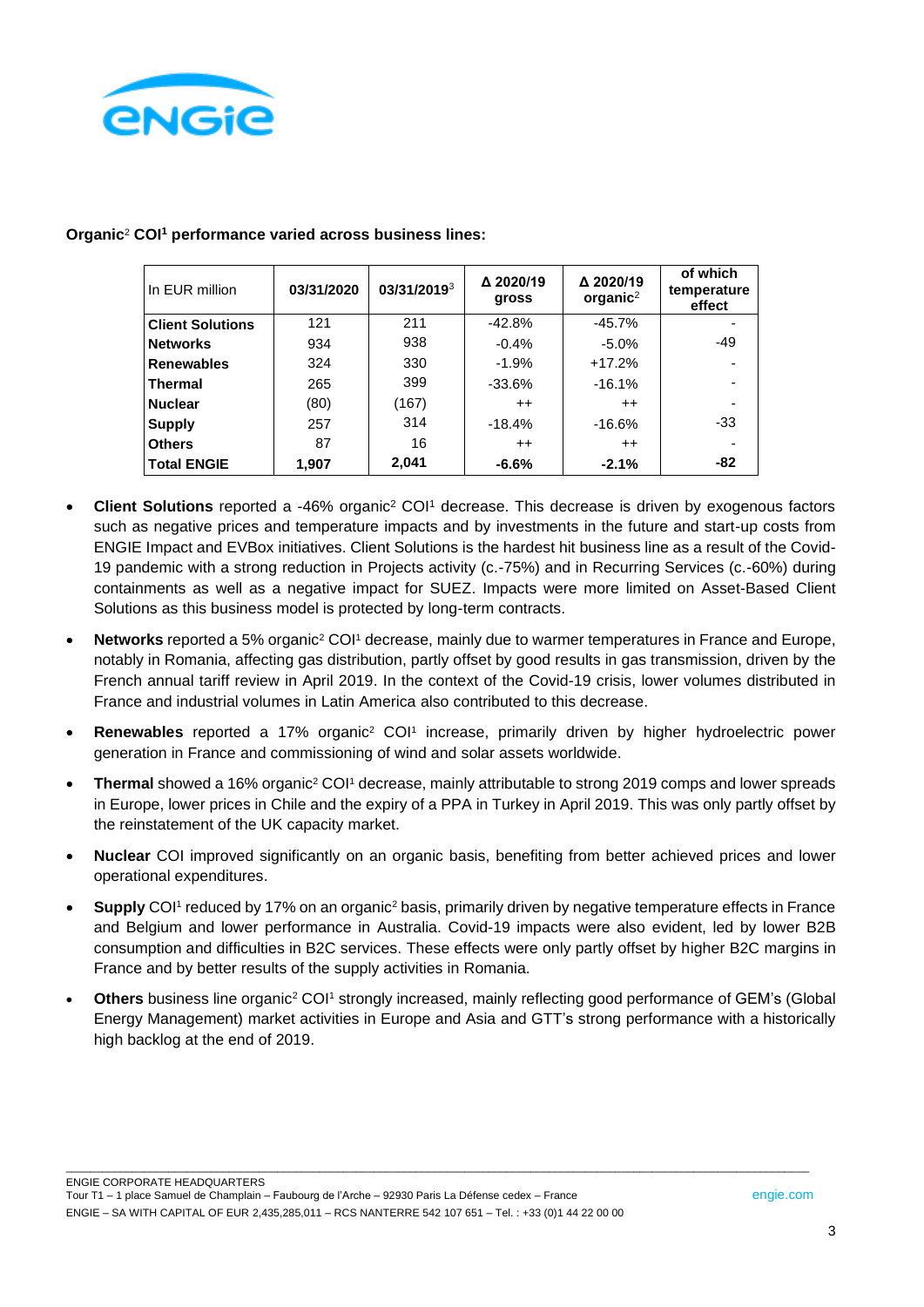

| In EUR million                | 03/31/2020 | 03/31/20193    | Δ 2020/19<br>gross | △ 2020/19<br>organic $2$ |
|-------------------------------|------------|----------------|--------------------|--------------------------|
| <b>France</b>                 | 1,155      | 1.166          | $-0.9\%$           | $+0.7%$                  |
| France excl. Infrastructures  | 375        | 359            | $+4.5%$            | $+10.1%$                 |
| France Infrastructures        | 781        | 807            | $-3.2%$            | $-3.2\%$                 |
| <b>Rest of Europe</b>         | 235        | 247            | $-4.8%$            | $-0.1%$                  |
| <b>Latin America</b>          | 380        | 384            | $-0.9%$            | $-5.2\%$                 |
| <b>USA &amp; Canada</b>       | $-24$      | 10             |                    | $-17.0%$                 |
| Middle East, Asia &<br>Africa | 90         | 233            | $-61.5%$           | $-41.6%$                 |
| <b>Others</b>                 | 71         | $\mathfrak{p}$ | $++$               | $++$                     |
| <b>Total ENGIE</b>            | 1,907      | 2,041          | $-6.6%$            | $-2.1%$                  |

#### **Organic**<sup>2</sup> **COI<sup>1</sup> performance varied also across segments:**

- **France** COI<sup>1</sup> increased by 0.7% on an organic<sup>2</sup> basis, mainly driven by higher hydroelectric, wind and solar power generation, higher B2C margins while unfavorable temperature weighed on Networks and Supply businesses and the Covid-19 crisis on Client Solutions and Supply performances.
- Rest of Europe organic<sup>2</sup> COI<sup>1</sup> remained flat with higher achieved prices and lower operational expenditures in Nuclear, good wind conditions on onshore activities in most European countries, better results of the supply activities in Romania and Capacity Market reinstatement in the UK, partly offset by lower spreads in Thermal, mild temperature in Belgium and Client Solutions significant decrease as a result of lower activity mainly related to the Covid-19 crisis.
- **Latin America** organic<sup>2</sup> COI<sup>1</sup> decreased by 5.2% notably due to lower hydroelectric power production in Brazil and lower prices in Chile.
- **USA & Canada** organic<sup>2</sup> COI<sup>1</sup> decreased by 17% mainly due to cumulated losses in services companies, timing in asset-based activities partly offset by contributions of renewable projects commissioned in the second half of 2019.
- **Middle East, Africa & Asia** organic<sup>2</sup> COI<sup>1</sup> decreased by 41.6% mainly driven by lower performance in Supply in Australia and the expiry of a PPA in Turkey in April 2019.
- In the Others segment, the EUR 37 million organic<sup>2</sup> COI<sup>1</sup> increase is mainly related to the strong performance of Energy Management and GTT. These favorable impacts were partly offset by difficulties in SUEZ mainly due to Covid-19 and a decrease in French B2B supply mainly due to climate and Covid-19 and by development costs on new, growth businesses.

#### **Net financial debt at EUR 27.9 billion**

**Net financial debt** stood at EUR 27.9 billion, up EUR 2.0 billion compared with December 31, 2019. This negative variation is mainly due to capital expenditures throughout the businesses.

Cash flow from operations<sup>4</sup> amounted to EUR 0.2 billion, up EUR 0.1 billion due to timing effects from commodity related margin calls, and lower taxes paid.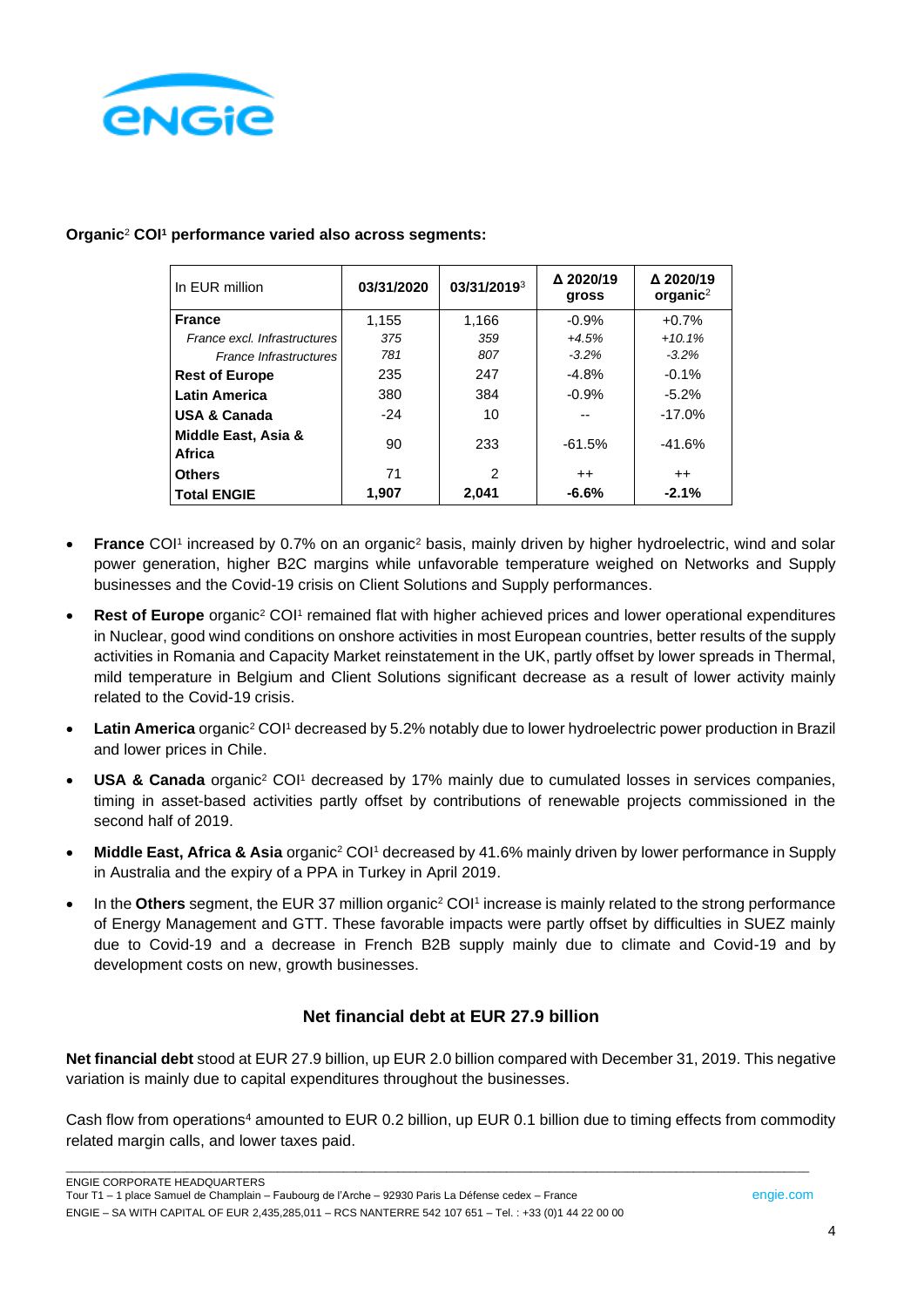

ENGIE continues to maintain one of the strongest balance sheets in its sector, with EUR 19.2 billion of liquidity (net cash + undrawn credit facilities – outstanding commercial paper) including EUR 12.7 billion of cash, as of end of March.

On March 20, the issuance of a triple tranche senior bond for a total of EUR 2.5 billion further improved ENGIE's financial position.

At the end of March 2020, the **net financial debt to EBITDA ratio** amounted to 2.7x, a slight increase compared with December 31, 2019. The average cost of gross debt was 2.80%, up 10 bps compared with December 31, 2019.

**Economic net debt<sup>5</sup> to EBITDA ratio** stood at 4.3x, an increase of 0.3x compared with December 31, 2019.

On April 24th, 2020; **S&P** lowered its long-term rating to **BBB+** and its short-term rating to **A-2**. On May 5th, 2020; **Moody's** affirmed its long-term rating of **A3** and changed the outlook from stable to **negative**.

### **Covid-19 impacts by business line**

Regarding Covid-19 impacts, our current assessment of the post lockdown situation stands as follows:

- In **Client Solutions**: we currently expect a significant impact from Covid-19, as there are still uncertainties due to site closures and lifting of restrictions, extent of governmental support on temporary unemployment, the slope of the post-crisis recovery and the impact from customer claims.
- In **Networks**: we currently expect a rather low impact from Covid-19, primarily related to phasing as the regulatory mechanism in France allows us to recoup in the future the shortfall in 2020 distributed volumes. Uncertainties remain on timing of work sites reopening and impact of the crisis on international activities.
- In **Renewables**: we currently expect a low impact from Covid-19 as current projects, supply chains and facility operations are largely unaffected. Uncertainties remain on potential delays of commissioning and sell-downs, foreign exchange and timing of favourable rulings in Brazil.
- In **Thermal** and **Nuclear**: we currently expect a low impact from Covid-19. There are still uncertainties on evolution of power prices and spreads, impact on demand in some countries and the nuclear maintenance schedule in Belgium. Workers are continuously mobilized to secure energy supply and ongoing Long-Term Operations (LTO) works.
- In **Supply**: we currently expect a medium impact on this activity from Covid-19 with uncertainties around recovery profile in industrial demand, duration of retail consumers services freeze and impact of bad debt.

## **Adaptation and mitigation plans targeting swift recovery**

Since the beginning of the Covid-19 crisis ENGIE has been immediately implemented a comprehensive action plan to ensure: (i) the health and safety of Group employees, their families, and ENGIE's providers, (ii) continuity of essential internal and selected client operations, and (iii) limitation of financial impacts and protection of financial liquidity.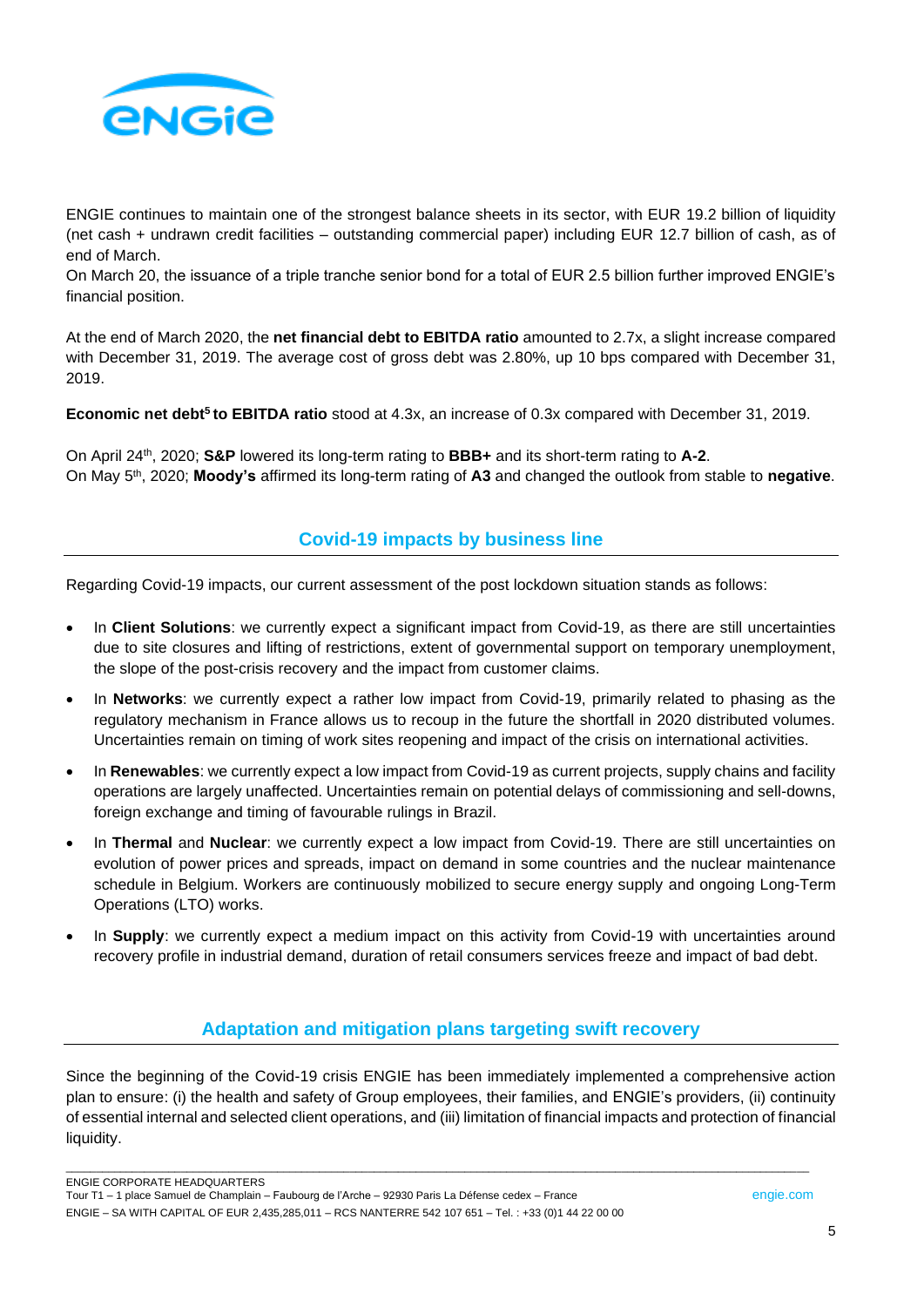

Robust actions have been taken to protect employees, ensure financial support for smaller suppliers, deliver essential services to customers and maintain critical energy supply by putting in place a comprehensive crisis management framework and implementing home office for all employees whose roles allow this.

ENGIE has continuously worked to mitigate the impacts of the Covid-19 crisis by securing its liquidity position, optimizing capital expenditures and reducing operational expenditures. A strong liquidity position above EUR 19bn has been achieved, reinforced by the recent bond placement, and strict operational expenditure management on fixed and variable costs have been put in place. The timing of certain growth CAPEX projects has been adjusted and reduced, and, when possible and without putting assets at risk, maintenance CAPEX is being also reduced or postponed.

Operational expenditures are scrutinized at all levels of the company through demand management, optimized partnerships with major suppliers and longer-term expense rationalization are all steps being taken to limit the margin contraction. Finally, variabilization of costs to the fullest extent possible in Client Solutions, such as reducing the use of subcontractors, is also being carefully examined.

## **Strategy acceleration pursued for greater selectivity**

Despite the COVID-19 crisis, ENGIE is further progressing on its evolution path. Climate change is the biggest risk our society has to cope with in the coming decades; its impacts on the environment but more generally on health, political and economic issues will certainly be much more significant than the ones we are currently experiencing. ENGIE will be taking part in this challenge.

In order to be much more impactful on the markets it operates in, ENGIE will increase its business and geographical selectivity in the next few months as announced at the 2019 FY results presentation. Market-level profit pools and return expectations are scrutinized to drive greater geographic selectivity, differentiated by business segment. There will be greater strategic focus on markets with significant existing or potential scale, attractive growth profiles and transparent, stable regulatory dynamics.

ENGIE intends to further rationalize its Client Solutions activities, exiting business with low profitability or noncore in the context of its strategy.

ENGIE has fine-tuned its market rationalization target with a decision to exit over 25 countries by 2021. It includes business development activities in countries to be explored and existing activities in Tier 2 countries. The impact on COI<sup>1</sup> should be limited.

## **Forward financial outlook**

The Covid-19 health crisis is having a significant impact on some of ENGIE's customers and operations. As the impact on the Group's financial statements remains at this stage unquantifiable and subject to uncertain assumptions regarding the length and profile of this crisis, ENGIE will update its forward financial outlook in due course.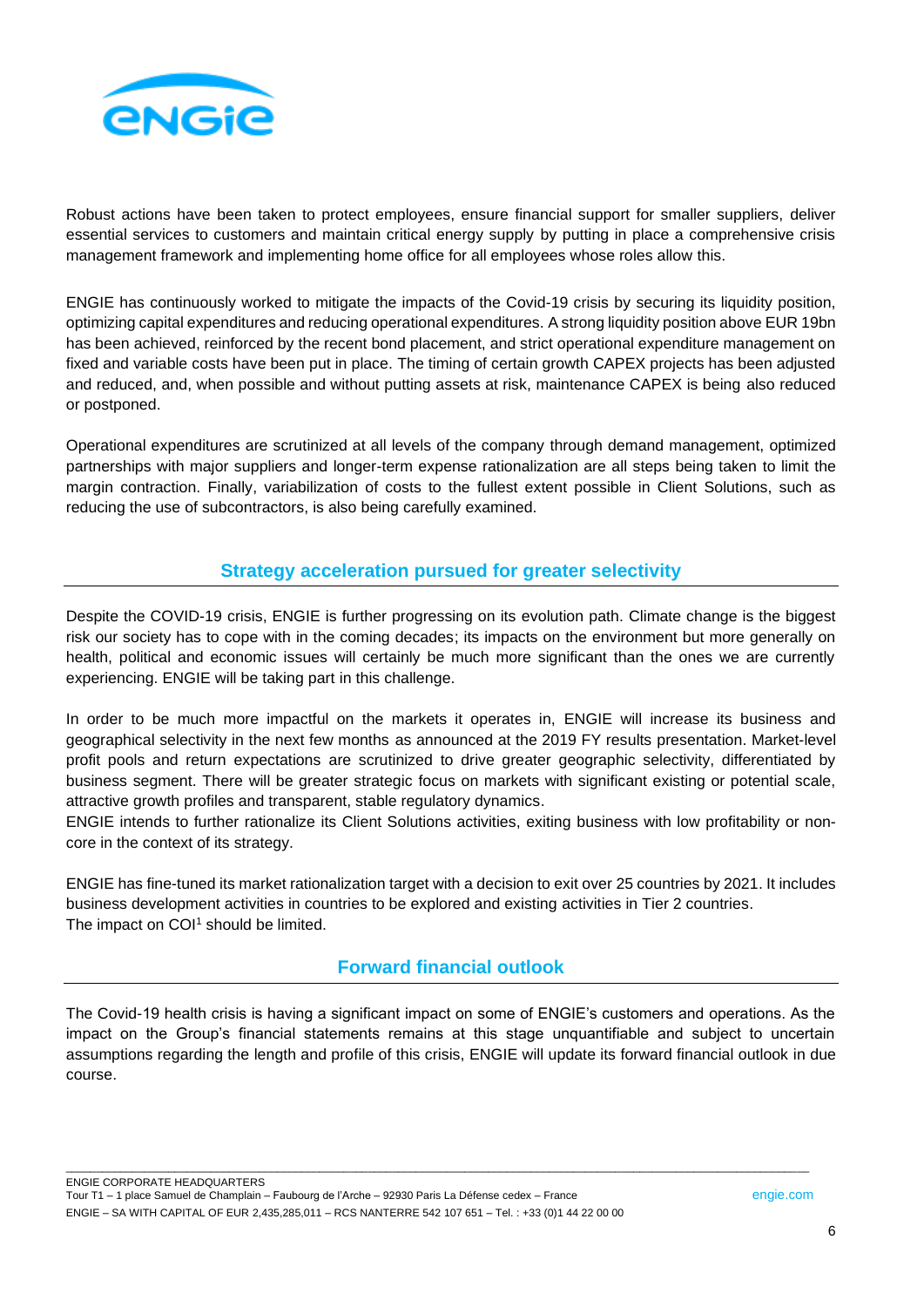

#### **\*\*\*\*\*\*\*\*\*\*\*\*\*\*\*\*\*\*\*\*\*\*\*\*\*\*\*\*\*\*\*\*\*\*\*\*\***

The presentation of the Group's first quarter 2020 financial information used during the investor conference call is available to download from ENGIE's website: <https://www.engie.com/en/finance/resultats/2020/>

# **UPCOMING EVENTS**

**May 14, 2020:** Ordinary General Meeting (remote format without physical attendance)

**July 31, 2020:** H1 2020 results publication

#### **Footnotes**

- <sup>2</sup> Organic variation: gross variation without scope and foreign exchange effects.
- <sup>3</sup> Variations vs. Q1 2019.
- $4$  Cash flow from operations = Free Cash Flow before maintenance Capex.
- <sup>5</sup> Economic net debt amounted to EUR 44.0 billion at the end of March 2020 (compared with EUR 41.1 billion at the end of December 2019); it includes in particular nuclear provisions and post-employment benefits

<sup>&</sup>lt;sup>1</sup> New Current Operating Income (COI) definition excludes the non-recurring share in net income of equity method entities.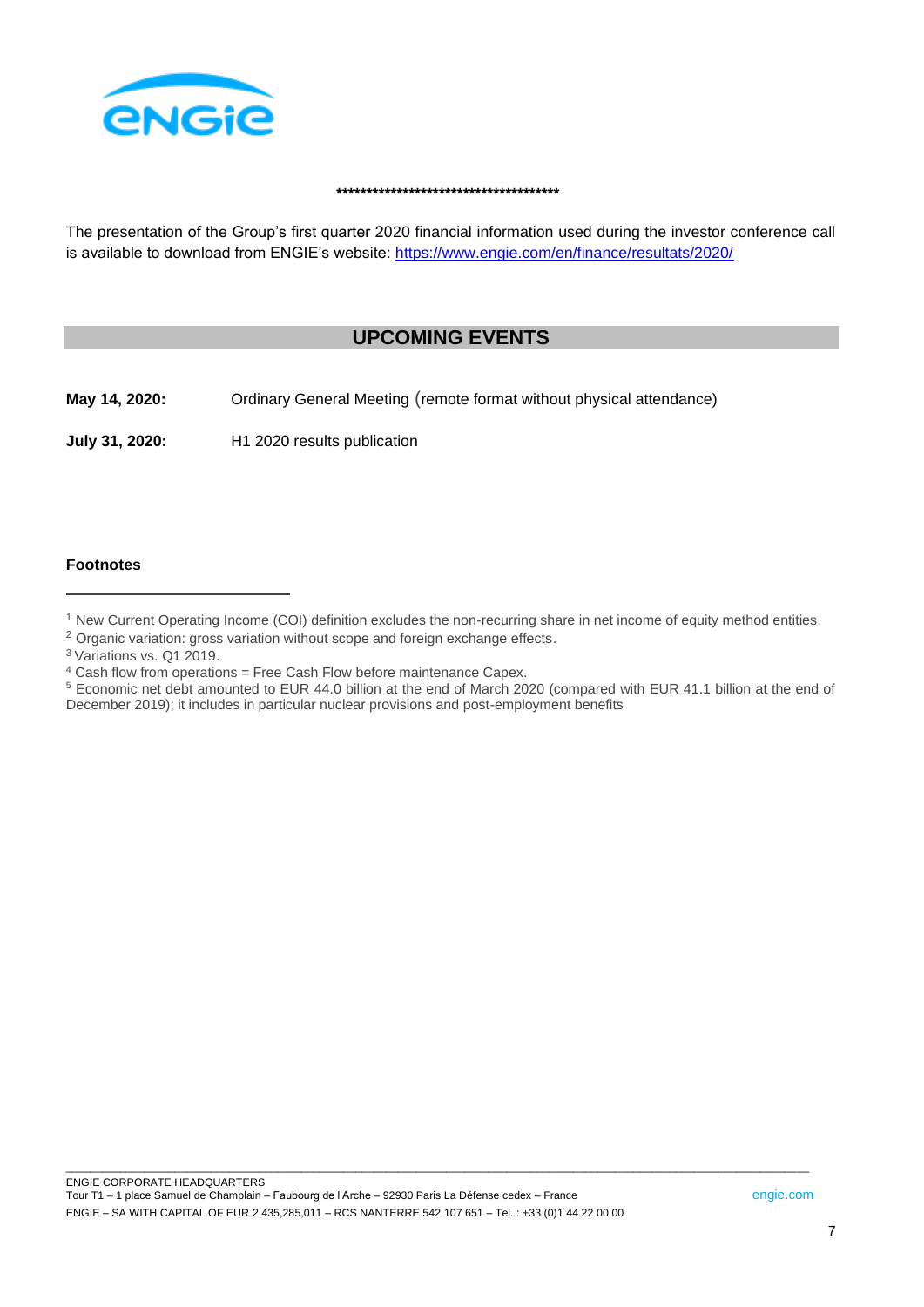

\*\*\*\*\*\*\*\*\*\*\*\*\*\*\*\*\*\*\*\*\*\*\*\*\*\*\*\*\*\*\*\*\*\*\*\*\*

#### *Important notice*

*The figures presented here are those customarily used and communicated to the markets by ENGIE. This message includes forward-looking information and statements. Such statements include financial projections and estimates, the assumptions on which they are based, as well as statements about projects, objectives and expectations regarding future operations, profits, or services, or future performance. Although ENGIE management believes that these forward-looking statements are reasonable, investors and ENGIE shareholders should be aware that such forward-looking information and statements are subject to many risks and uncertainties that are generally difficult to predict and beyond the control of ENGIE, and may cause results and developments to differ significantly from those expressed, implied or predicted in the forward-looking statements or information. Such risks include those explained or identified in the public documents filed by ENGIE with the French Financial Markets Authority (AMF), including those listed in the "Risk Factors" section of the ENGIE (ex GDF SUEZ) reference document filed with the AMF on March 18, 2020 (under number D.20-141). Investors and ENGIE shareholders should note that if some or all of these risks are realized they may have a significant unfavorable impact on ENGIE.*

#### **About ENGIE**

Our Group is a global reference in low-carbon energy and services. In response to the urgency of climate change, our ambition is to become the world leader in the zero-carbon transition "*as a service*" for our customers, in particular global companies and local authorities. We rely on our key activities (renewable energy, gas, services) to offer competitive turnkey solutions.

With our 170,000 employees, our customers, partners and stakeholders, we are a community of Imaginative Builders, committed every day to more harmonious progress.

Turnover in 2019: EUR 60.1 billion. The Group is listed on the Paris and Brussels stock exchanges (ENGI) and is represented in the main financial indices (CAC 40, DJ Euro Stoxx 50, Euronext 100, FTSE Eurotop 100, MSCI Europe) and non-financial indices (DJSI World, DJSI Europe and Euronext Vigeo Eiris - World 120, Eurozone 120, Europe 120, France 20, CAC 40 Governance).

\_\_\_\_\_\_\_\_\_\_\_\_\_\_\_\_\_\_\_\_\_\_\_\_\_\_\_\_\_\_\_\_\_\_\_\_\_\_\_\_\_\_\_\_\_\_\_\_\_\_\_\_\_\_\_\_\_\_\_\_\_\_\_\_\_\_\_\_\_\_\_\_\_\_\_\_\_\_\_\_\_\_\_\_\_\_\_\_\_\_\_\_\_\_\_\_\_\_\_\_\_\_\_\_\_\_\_\_\_\_\_\_\_\_\_\_\_\_\_\_\_\_\_

**Press contact:** Tel.: +33 (0)1 44 22 24 35 Email: [engiepress@engie.com](mailto:engiepress@engie.com)



**Investor relations contact:** Tel.: +33 (0)1 44 22 66 29 Email: [ir@engie.com](mailto:ir@engie.com)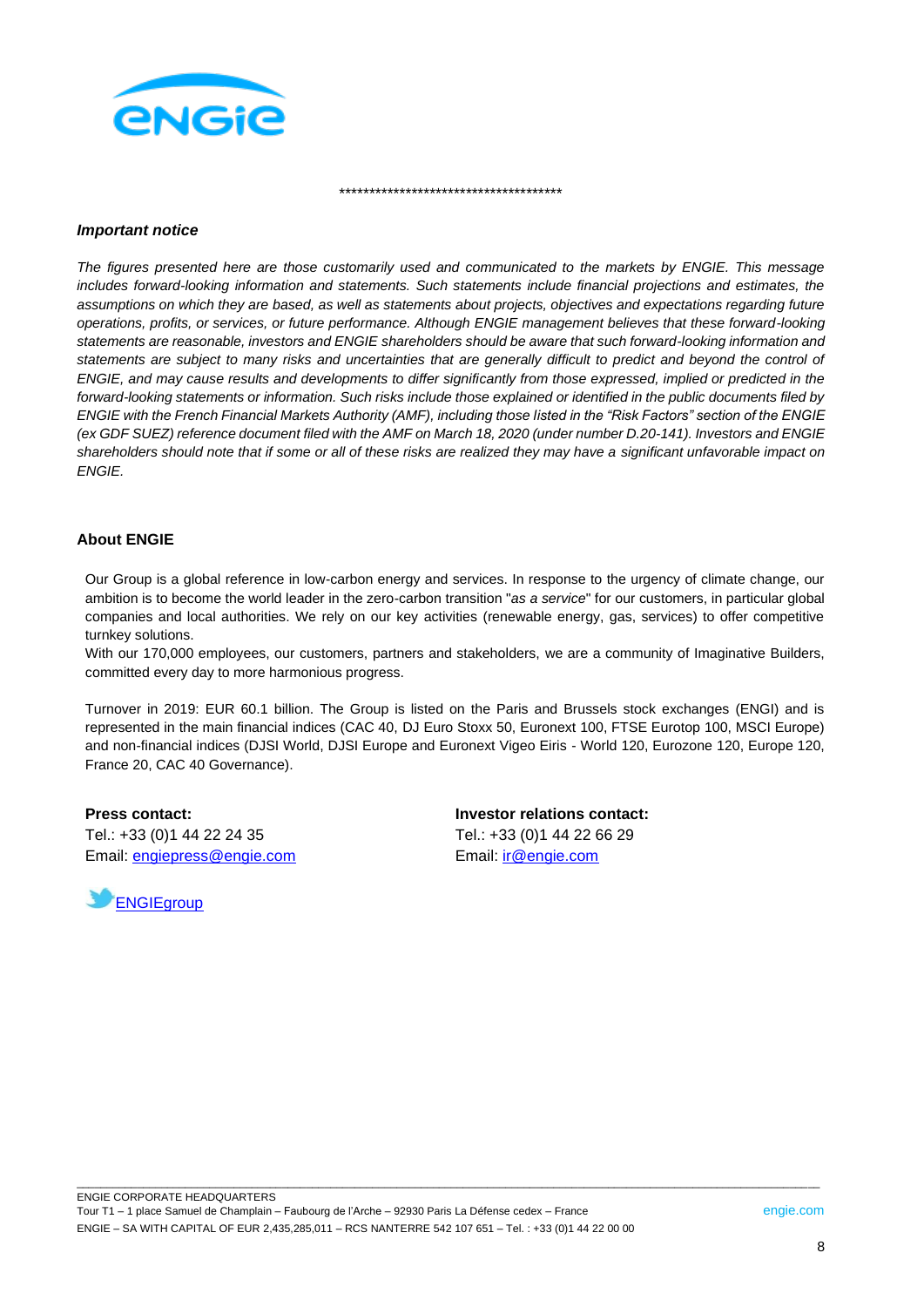

# **APPENDIX 1: CONTRIBUTIVE REVENUES BY REPORTABLE SEGMENT AND BY BUSINESS LINE**

• Contributive revenues, after elimination of intercompany operations, by reportable segment:

| <b>Revenues</b><br>In EUR million   | March 31,<br>2020 | March 31,<br>2019 | <b>Gross</b><br>variation | Organic <sup>2</sup><br>variation |
|-------------------------------------|-------------------|-------------------|---------------------------|-----------------------------------|
| <b>France</b>                       | 6,354             | 6,492             | $-2.1%$                   | $-3.5%$                           |
| <b>France excl. Infrastructures</b> | 4,640             | 4.756             | $-2.4%$                   | $-4.2%$                           |
| <b>France Infrastructures</b>       | 1,713             | 1,736             | $-1.3%$                   | $-1.4%$                           |
| <b>Rest of Europe</b>               | 4,561             | 4,920             | $-7.3%$                   | $-7.5%$                           |
| <b>Latin America</b>                | 1,236             | 1,318             | $-6.2%$                   | $-1.7%$                           |
| <b>USA &amp; Canada</b>             | 1,102             | 1,168             | $-5.7\%$                  | $+0.8%$                           |
| Middle East, Africa & Asia          | 630               | 911               | $-30.8%$                  | $-5.3%$                           |
| <b>Others</b>                       | 2,610             | 2,310             | $+13.0%$                  | $+0.6%$                           |
| <b>ENGIE Group</b>                  | 16,493            | 17,120            | $-3.7%$                   | $-3.7%$                           |

Revenues for **France** decreased by 2.1% on a gross basis and by 3.5% on an organic<sup>2</sup> basis.

For France excluding infrastructures, revenues decreased by 2.4% on a reported basis and 4.2% on an organic<sup>2</sup> basis. The organic<sup>2</sup> decrease is primarily due to lower revenues in the BtoC segment impacted by temperatures, and to a lesser extent to the Client Solutions activities which, despite a growing underlying business, are impacted by negative prices and warm climate in addition to the first impacts of Covid-19. Acquisitions in Client Solutions contributed significantly to growth on a reported basis (in particular Powerlines). For France Infrastructures, revenues decreased by 1.3% on a reported basis and 1.4% on an organic<sup>2</sup> basis. The decrease was driven by distribution activities, impacted by record high winter temperatures partly offset by favorable metering differences, last year tariff increase and leap year effect. Revenues in transmission were up with April 1, 2019 tariff increase. Revenues remained stable in storage and terminalling activities. End of March impacts of the Covid-19 on revenues of the infrastructure segment were limited.

#### Revenues for **Rest of Europe** were down 7.3% on a gross basis and 7.5% on an organic<sup>2</sup> basis.

This decrease was driven by Supply and Thermal activities, whereas other activities remained stable overall. Supply activities were impacted by negative volume effects due to unfavorable climate effects in Belgium, the Netherlands, Romania and Germany, and by lower revenues in the United Kingdom mainly arising from the disposal of the B2C supply business at the beginning of the year. The decrease in Thermal is mainly due to less favorable market conditions in a context of warm winter and to the disposal of the coal plants in Germany and the Netherlands at the end of 2019. Client Solutions asset-light activities were stable with the combined effects of higher contribution from recent acquisitions in Germany and a decrease related to the first Covid-19 effects.

Revenues for **Latin America** were down 6.2% on a gross basis and 1.7% on an organic<sup>2</sup> basis. This decrease includes the negative effects of foreign exchange in Brazil with the devaluation of the Brazilian Real against Euro by 15%. In Brazil, revenues grew organically thanks to the commissioning on Pampa Sul (Thermal) and Umburanas (Wind), the high level of thermal dispatch as well as the construction revenues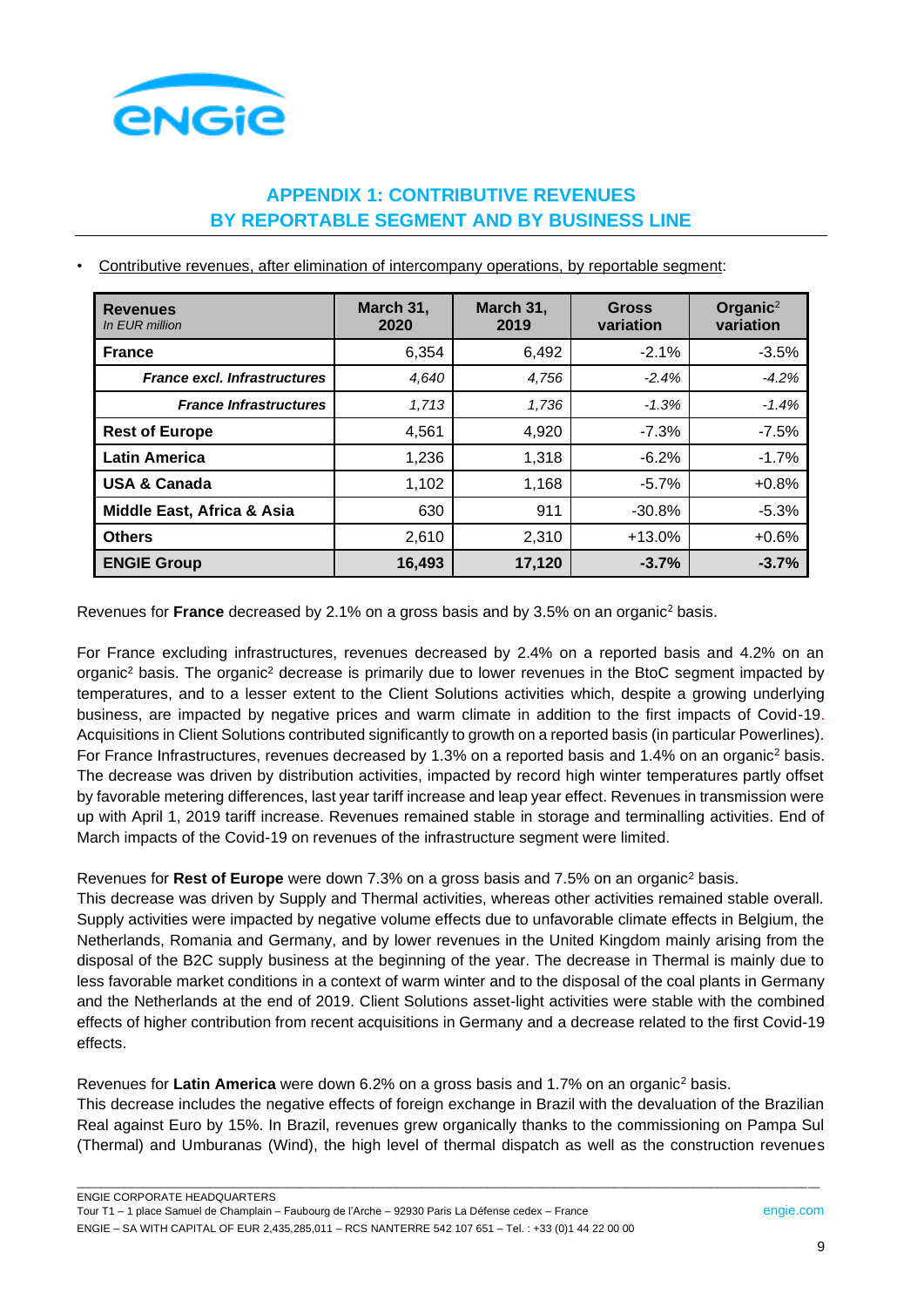

coming from Gralha Azul. Revenues were down organically in Chile, notably on Thermal activities, and in Mexico B2B Supply due to price effects.

Revenues for **USA & Canada** were down 5.7% on a gross basis and up 0.8% on an organic<sup>2</sup> basis. Gross decrease includes the impact from internal transfer of LNG activities to GEM, partly compensated by a positive foreign exchange effect and scope-in effects related to recent acquisitions in Client Solutions, in particular Conti in the United States. The 0.8% organic<sup>2</sup> growth mainly came from higher volume on BtoB power and gas sales in the United States with no effect at current operating income level. Revenue from universities are accelerating.

Revenues for **Middle East, Africa & Asia** were down 30.8% on a gross basis and 5.3% on an organic<sup>2</sup> basis. This gross decrease was mainly due to the disposal of Glow (Thailand) in March 2019 and negative foreign exchange effects, partly offset by acquisitions and development of home solar in Africa and Asia. On an organic<sup>2</sup> basis, a weakened performance in Supply notably in Australia and the mothballing of Baymina power generation plant in Turkey contributed to the decrease of revenues

Revenues for the **Others** segment increased by 13.0% on a reported basis and 0.6% on an organic<sup>2</sup> basis This increase was mainly driven by internal transfer from LNG activities and higher revenues from GTT resulting from the historical growth of the order book intake.

| <b>Revenues</b><br>In EUR million | March 31,<br>2020 | March 31,<br>2019 | <b>Gross</b><br>variation | Organic <sup>2</sup><br>variation |
|-----------------------------------|-------------------|-------------------|---------------------------|-----------------------------------|
| <b>Clients Solutions</b>          | 5,300             | 5,030             | $+5.4%$                   | $-1.5%$                           |
| <b>Networks</b>                   | 2,015             | 2,012             | $+0.1%$                   | $+0.2%$                           |
| <b>Renewables</b>                 | 781               | 790               | $-1.1%$                   | $+9.0%$                           |
| <b>Thermal</b>                    | 865               | 1,266             | $-31.7%$                  | $-12.9%$                          |
| <b>Nuclear</b>                    | 12                | 5                 | $+166.8%$                 | +166.8%                           |
| <b>Supply</b>                     | 6,656             | 7,051             | $-5.6\%$                  | $-5.6%$                           |
| <b>Others</b>                     | 864               | 966               | $-10.6%$                  | $-10.3%$                          |
| <b>ENGIE Group</b>                | 16,493            | 17,120            | $-3.7%$                   | $-3.7%$                           |

\_\_\_\_\_\_\_\_\_\_\_\_\_\_\_\_\_\_\_\_\_\_\_\_\_\_\_\_\_\_\_\_\_\_\_\_\_\_\_\_\_\_\_\_\_\_\_\_\_\_\_\_\_\_\_\_\_\_\_\_\_\_\_\_\_\_\_\_\_\_\_\_\_\_\_\_\_\_\_\_\_\_\_\_\_\_\_\_\_\_\_\_\_\_\_\_\_\_\_\_\_\_\_\_\_\_\_\_\_\_\_\_\_\_\_\_\_\_\_\_\_\_\_

• Contributive revenues, after elimination of intercompany operations, by business line: